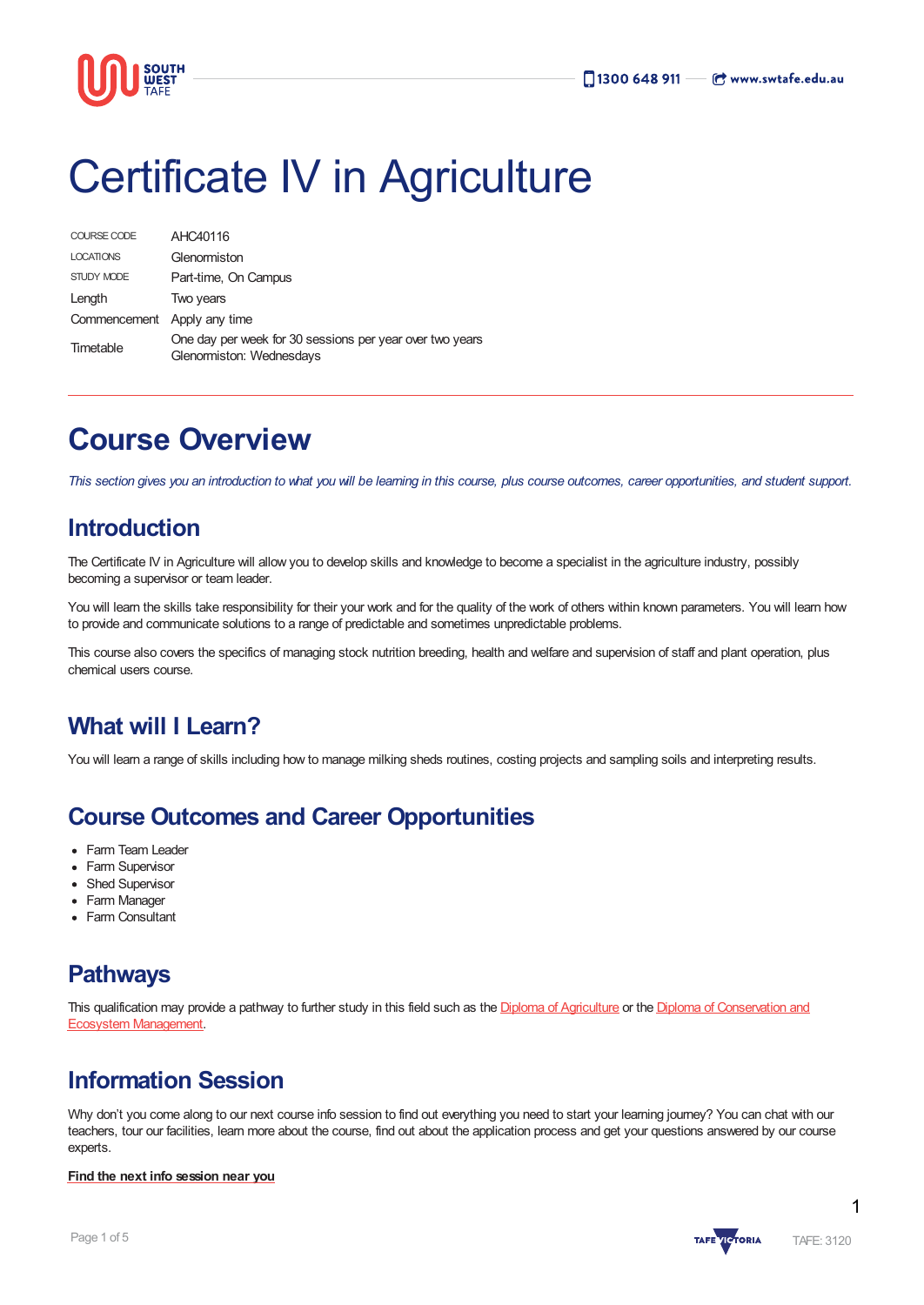

# **Course Requirements**

This section gives you an overview of entry requirements, course units and electives, skills recognition, and assessment criteria.

# **Entrance requirements & pre-requisites**

You must be employed in the agricultural industry to apply for this course.

# **Course requirements**

To be eligible for this qualification you must successfully complete 12 units; 1 core and 11 elective.

# **Units offered**

#### **Core Units**

| Unit Code | Unit Name                                 | <b>Unit Hours</b> | <b>Unit Consumables</b> |
|-----------|-------------------------------------------|-------------------|-------------------------|
| AHCWHS401 | Maintain work health and safety processes | 70                | \$0.00                  |

#### **Elective Units**

| <b>Unit Code</b> | <b>Unit Name</b>                                       | <b>Unit Hours</b> | <b>Unit Consumables</b> |
|------------------|--------------------------------------------------------|-------------------|-------------------------|
| AHCAGB406        | Keep financial records for primary production business | 60                | \$0.00                  |
| AHCBAC401        | Manage pastures for livestock production               | 120               | \$0.00                  |
| AHCBAC402        | Plan a pasture establishment program                   | 120               | \$0.00                  |
| AHCBUS408        | Operate within a budget framework                      | 50                | \$0.00                  |
| AHCLSK402        | Develop livestock feeding plans                        | 140               | \$0.00                  |
| AHCLSK409        | Supervise animal health programs                       | 110               | \$0.00                  |
| AHCLSK416        | Identify and select animals for breeding               | 100               | \$0.00                  |
| AHCPCM402        | Develop a soil health and plant nutrition program      | 90                | \$0.00                  |
| AHCPMG412        | Develop a pest management plan                         | 90                | \$0.00                  |
| AHCWRK401        | Implement and monitor quality assurance procedures     | 100               | \$0.00                  |
| BSBSMB421        | Manage small business finances                         | 60                | \$0.00                  |

### **Assessment**

This course involves accredited units. You will be required to complete assessment tasks to demonstrate your underpinning knowledge, skills and attributes to meet the course outcomes. A combination of written, oral and practical assessment strategies will be used in either a classroom, online or workplace environment.

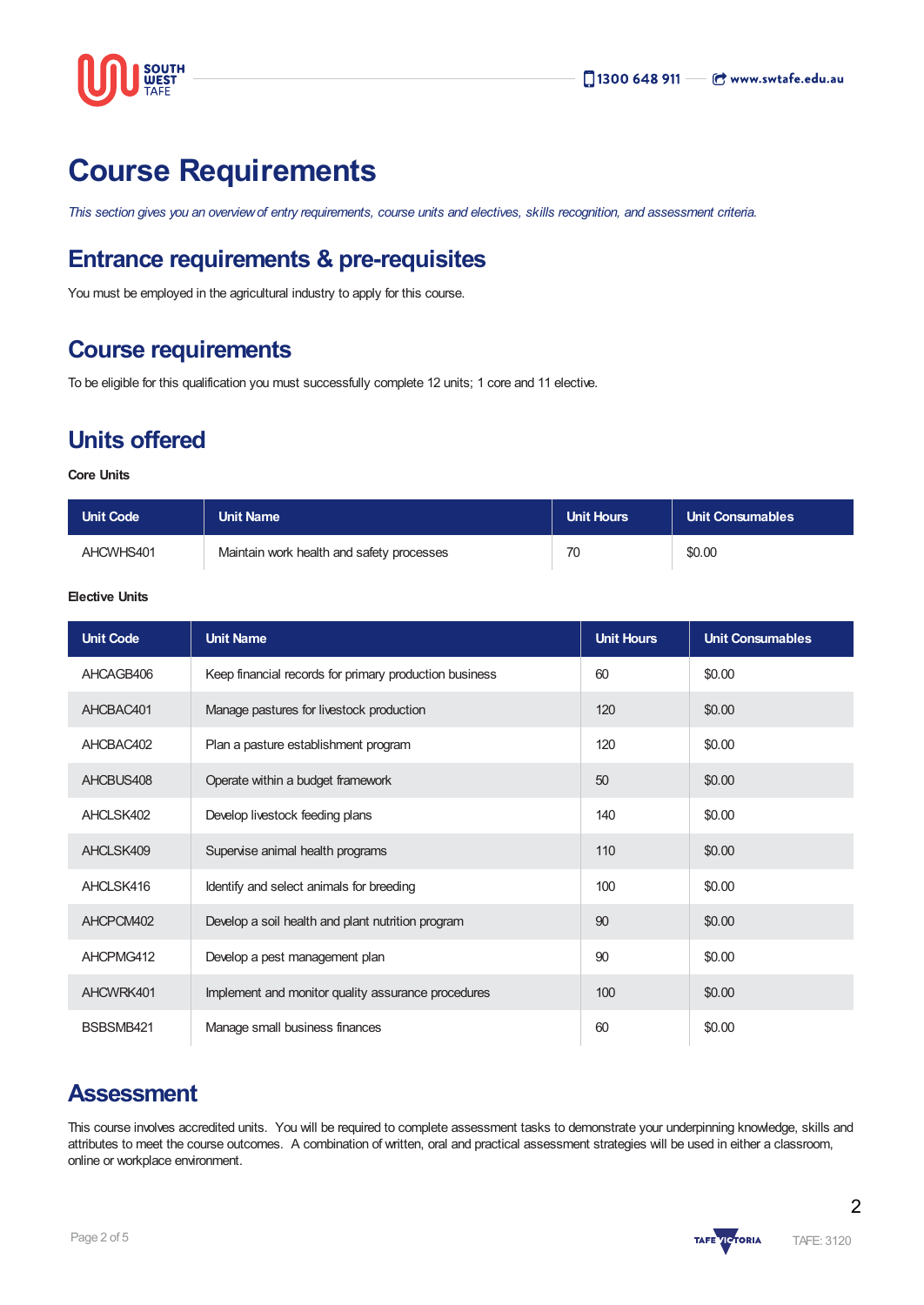

Where units require demonstration of skills in a workplace environment, you will have the opportunity to do this either in your own workplace (where appropriate), through a practical placement, or by using one of the Institute's simulated workshops/classrooms. Detailed information about the types, conduct and dates of assessments will be provided in advance. You will also be provided with information about the opportunity for reassessment and appeal.

# **After applying**

Once you have applied for your chosen course, you will receive a thank you email from South West TAFE with a few steps to help process your enrolment.

#### **Complete a Pre-Training Review**

You will receive an email to complete a Pre-Training Review online evaluation. This evaluation helps us tailor your training to suit your needs.

#### **Create or provide a Unique Student Identifier (USI)**

A USI is a nationally recognised reference number that provides an online record of your training qualifications gained in Australia. [Create](https://www.usi.gov.au/students/create-usi) your USI

Already have a USI but can't remember it? [Find](https://www.usi.gov.au/faqs/i-have-forgotten-my-usi) your USI

#### **Skills recognition**

If you have experience or prior qualifications, you may be eligible to apply for [recognition](https://www.swtafe.edu.au/study/how-to-apply/skills-recognition) of prior learning and gain credits. You will be asked to provide any relevant Statement of Attainment to support identified credits.

# **Fees**

*This section gives you an overviewof course fees, subsidies, and howthey can be paid.*

# **Course Fees**

**Here's an outline of fees and costs associated with your course.**

**Your fees each year can be made up of 3 different elements.** Everyone has different circumstances that can affect what you pay and how much you pay. :

- 1. Tuition fees charged as an hourly rate that varies from course to course. A large portion of the tuition is subsidised by the Victorian Government for eligible students.
- 2. Resource and/or materials costs covers the cost of materials and other incidentals. This fee will vary according to the course being undertaken.
- 3. Booklist items such as textbooks, equipment and stationery recommended for your course

# **Tuition fees**

**There are 4 different ratesof tuition fees.** Only one will apply to you (depending on your eligibility and circumstances).

- 1. Government Subsidised Fee you could be eligible for a government-subsidised rate under the Skills First funding depending on your age, educational history, and citizenship or residency status. If you are eligible, the government will contribute to the cost of your training. Find out more about [subsidised](https://www.swtafe.edu.au/study/fees-free-tafe/access-govt-subsidies/victorian-students) training
- 2. Government Subsidised Concession Fee If you are eligible for a Skills First government-subsidised place and hold a current healthcare or pension card, that you can provide at enrolment, you may be eligible for the concession rate. Note, the concession rate is not applicable to Diploma level courses. Find out more about [concession](https://www.swtafe.edu.au/study/fees-free-tafe/concession) rates
- 3. Free TAFE Students who are eligible for Victorian government-subsidised training will not pay course tuition fees for the duration of their enrolment in this course, however, there may be some consumable/material fees for the course (find out more below). Any resource or material costs, or booklist items for this course are listed in the table below. Find out more [about](https://www.swtafe.edu.au/courses/free-tafe-courses) Free TAFE

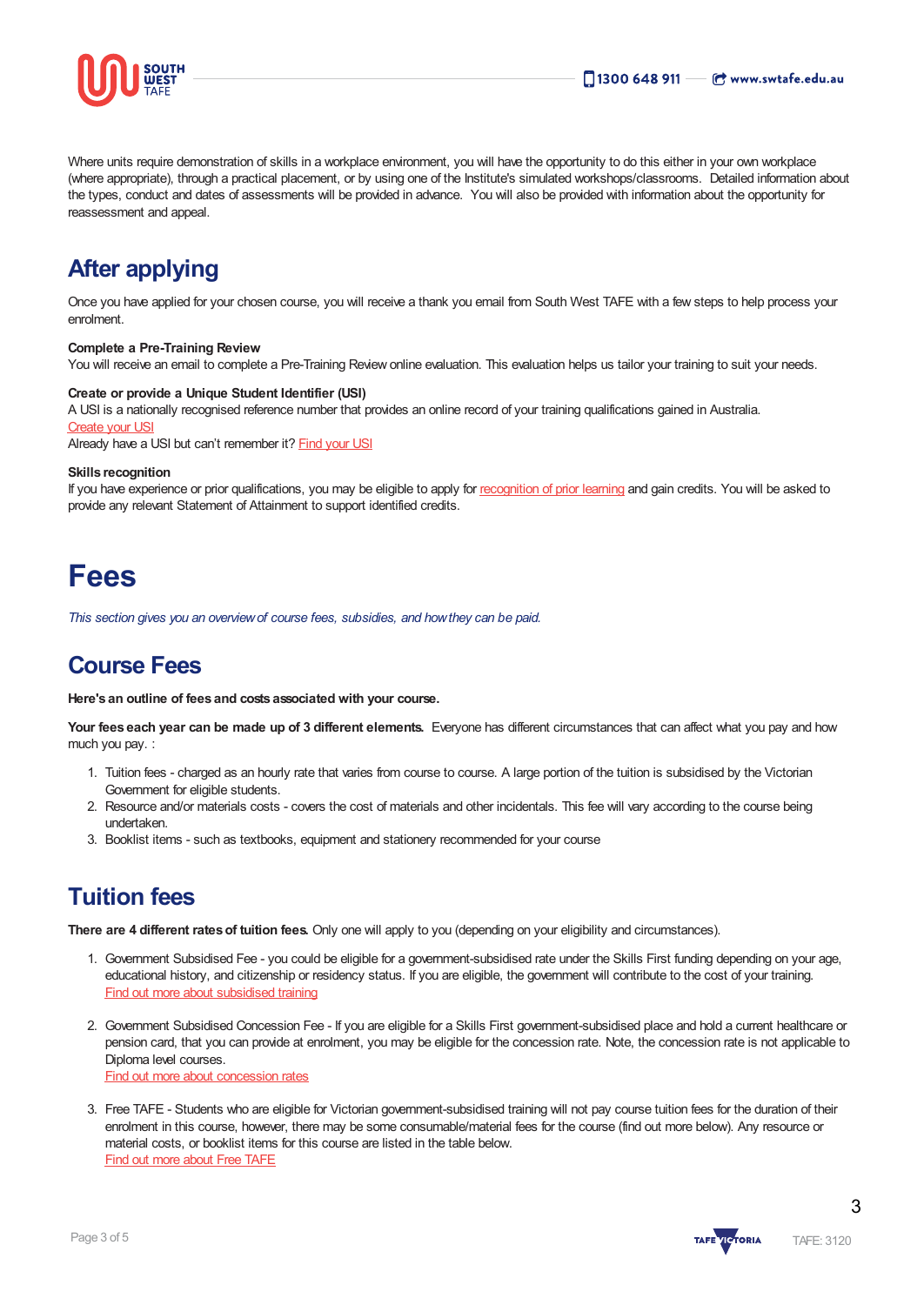



4. Full fee - If you are not eligible for a Skills First government-subsidised place, exemption, concession or are enrolling in a course that isn't government-subsidised, you may be required to pay the full fee rate.

#### **FINDOUT [MOREABOUT](https://www.swtafe.edu.au/study/fees-free-tafe) FEES AND ELIGIBILITY**

The fees listed below are indicative only. The student tuition fees as published are subject to change given individual circumstances at enrolment. Funding made available to eligible individuals by State and Commonwealth Governments. If funding is utilised, this may affect future opportunities to access additional funding in the future.

| Course fees by student type                      | <b>Indicative Course Fee</b> |  |
|--------------------------------------------------|------------------------------|--|
| Government subsidised rate (if eligible)         | \$3,350.00                   |  |
| Concession rate                                  | \$670.00                     |  |
| Full fee rate (if not eligible for govt subsidy) | \$14,480.00                  |  |
|                                                  |                              |  |

| <b>Additional course fees</b>             | Indicative Course Fee |  |
|-------------------------------------------|-----------------------|--|
| Course consumable/materials (approximate) | \$345.00              |  |

# **This is a Free TAFE course**

Students who are eligible for Victorian government-subsidised training will not pay course tuition fees for the duration of their enrolment in this course, however, there may be some consumable/material fees for the course (find out more below). The consumable fees for this course are listed in the above table.

Find out [more](https://www.swtafe.edu.au/courses/free-tafe-courses) or chat with our Customer Service team on [1300](https://www.swtafe.edu.au/about-us/contact-us) 648 911, or visit a [SWTAFE](https://www.swtafe.edu.au/about-us/contact-us) Campus.

### **Resource and/or materials costs**

Some courses require specific resources or materials necessary for your study eg: tools of the trade, excursions, etc. Final costs will be determined upon enrolment.

### **How do I pay my fees?**

Once we have processed your enrolment form, you will receive an email with your invoice.

You have three options when [organising](https://www.swtafe.edu.au/study/fees-free-tafe/payment-options) your payment:

- 1. Upfront [payment](https://www.swtafe.edu.au/study/fees-free-tafe/payment-options) can be made over the phone with EFTPOS
- 2. [Payment](https://www.swtafe.edu.au/study/fees-free-tafe/payment-options) plan can be directly debited from your bank account, debited from your Centrelink payments or via a VET Student Loan (for diploma or advanced diploma courses only)
- 3. Paid by [employer,](https://www.swtafe.edu.au/study/fees-free-tafe/payment-options) school or job network agency if your fees are being paid by your employer, school or job network agency, you will need to complete an Authority to Invoice form.

Payments will need to be arranged within five(5) business days of receiving the email containing your invoice.

We also offer a range of [scholarships](https://www.swtafe.edu.au/study/scholarships) each year which you may be eligible to apply for to assist with course fees.

# **Next Steps**

Ready to take the next step? Here you can make an enquiry, attend an information session or begin the application process.